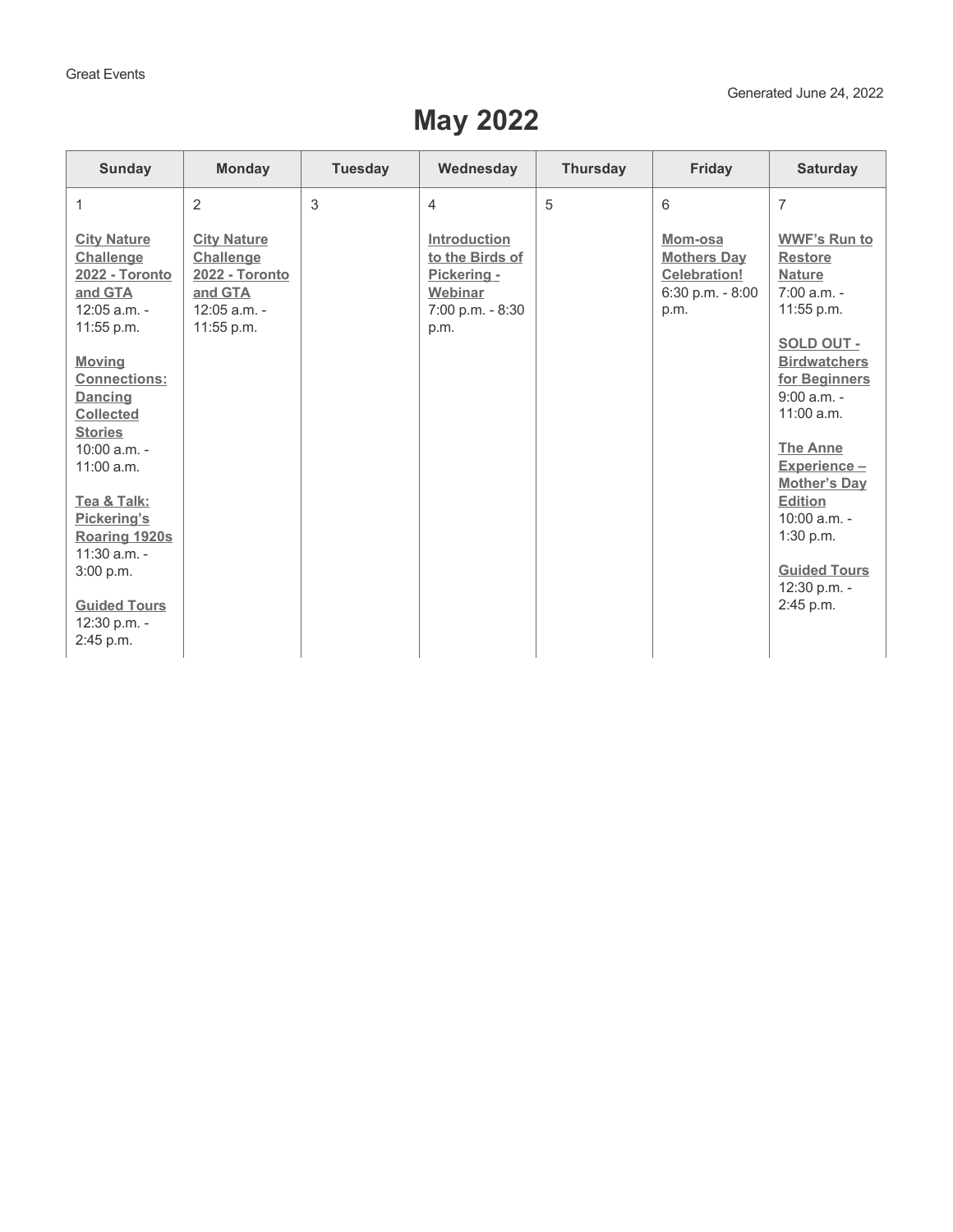| 8                                                                                                                                                                                         | 9                                                                                     | 10                                                                                                                                                                                                                                                                                                                                                          | 11                                                                                                                                                                     | 12                                                                                                                                                               | 13                                                                                    | 14                                                                                                                                                                                                                                                                                                                                                                                                      |
|-------------------------------------------------------------------------------------------------------------------------------------------------------------------------------------------|---------------------------------------------------------------------------------------|-------------------------------------------------------------------------------------------------------------------------------------------------------------------------------------------------------------------------------------------------------------------------------------------------------------------------------------------------------------|------------------------------------------------------------------------------------------------------------------------------------------------------------------------|------------------------------------------------------------------------------------------------------------------------------------------------------------------|---------------------------------------------------------------------------------------|---------------------------------------------------------------------------------------------------------------------------------------------------------------------------------------------------------------------------------------------------------------------------------------------------------------------------------------------------------------------------------------------------------|
| <b>WWF's Run to</b><br><b>Restore</b><br><b>Nature</b><br>$7:00$ a.m. -<br>11:55 p.m.                                                                                                     | <b>WWF's Run to</b><br><b>Restore</b><br><b>Nature</b><br>$7:00$ a.m. -<br>11:55 p.m. | <b>WWF's Run to</b><br><b>Restore</b><br><b>Nature</b><br>$7:00$ a.m. -<br>11:55 p.m.                                                                                                                                                                                                                                                                       | <b>WWF's Run to</b><br><b>Restore</b><br><b>Nature</b><br>$7:00$ a.m. -<br>11:55 p.m.                                                                                  | <b>WWF's Run to</b><br><b>Restore</b><br><b>Nature</b><br>$7:00$ a.m. -<br>11:55 p.m.                                                                            | <b>WWF's Run to</b><br><b>Restore</b><br><b>Nature</b><br>$7:00$ a.m. -<br>11:55 p.m. | <b>WWF's Run to</b><br><b>Restore</b><br><b>Nature</b><br>$7:00$ a.m. -<br>11:55 p.m.                                                                                                                                                                                                                                                                                                                   |
| <b>The Anne</b><br>Experience-<br><b>Mother's Day</b><br>Edition<br>$10:00$ a.m. -<br>1:30 p.m.<br><b>Guided Tours</b><br>12:30 p.m. -<br>2:45 p.m.                                       | <b>Strides for</b><br><b>Kids</b><br>9:00 a.m.                                        | <b>Seniors Social</b><br>1:00 p.m. - 3:00<br>p.m.<br>Post-<br>Pandemic<br><b>Family Life</b><br>with Kujenga<br><b>Wellness</b><br>Project<br>6:00 p.m. - 8:00<br>p.m.<br><b>Written Word</b><br>7:00 p.m. - 8:30<br>p.m.<br><b>Beyond</b><br>Beefsteak -<br><b>Taking your</b><br><b>Veggie Garden</b><br>to the Next<br>Level<br>7:00 p.m. - 9:00<br>p.m. |                                                                                                                                                                        |                                                                                                                                                                  | Roaring 1920s<br><b>Drive Thru</b><br>3:00 p.m. - 8:00<br>p.m.                        | <b>Recreation</b><br><b>Complex</b><br>Grand<br>Reopening<br>10:00 a.m. -<br>4:00 p.m.<br>1850s<br><b>Apprentice</b><br>Cook<br>$10:00$ a.m. -<br>3:00 p.m.<br><b>Guided Tours</b><br>12:30 p.m. -<br>2:45 p.m.<br>Music4life<br><b>String</b><br><b>Orchestra</b><br>presents Full<br><b>Steam Ahead</b><br>2:30 p.m. - 4:00<br>p.m.<br>Roaring 1920s<br><b>Drive Thru</b><br>3:00 p.m. - 8:00<br>p.m. |
| 15                                                                                                                                                                                        | 16                                                                                    | 17                                                                                                                                                                                                                                                                                                                                                          | 18                                                                                                                                                                     | 19                                                                                                                                                               | 20                                                                                    | 21                                                                                                                                                                                                                                                                                                                                                                                                      |
| <b>WWF's Run to</b><br><b>Restore</b><br><b>Nature</b><br>7:00 a.m. -<br>11:55 p.m.<br>Durham<br>Chamber<br><b>Orchestra</b><br>Concert -<br>Queen's<br>Platinum<br>Jubilee!<br>2:00 p.m. |                                                                                       | <b>Seniors Social</b><br>1:00 p.m. - 3:00<br>p.m.<br>Take & Make:<br><b>Storytime with</b><br>Diksha Pal<br><b>Narayan (5-10</b><br>yrs)<br>4:30 p.m. - 5:30<br>p.m.<br><b>Written Word</b><br>7:00 p.m. - 8:30<br>p.m.                                                                                                                                     | <b>Make A Move</b><br><u>For</u><br>Scleroderma<br>5:00 p.m.<br><b>Maker Space:</b><br><b>Record Audio</b><br>in the Sound<br><b>Booth</b><br>7:00 p.m. - 8:30<br>p.m. | <b>Bring Back</b><br>the Salmon<br>with Ontario<br><b>Federation of</b><br><b>Anglers and</b><br><b>Hunters (8-12</b><br><u>yrs)</u><br>4:30 p.m. - 5:30<br>p.m. | Roaring 1920s<br><b>Drive Thru</b><br>3:00 p.m. - 8:00<br>p.m.                        | Roaring 1920s<br><b>Drive Thru</b><br>3:00 p.m. - 8:00<br>p.m.                                                                                                                                                                                                                                                                                                                                          |